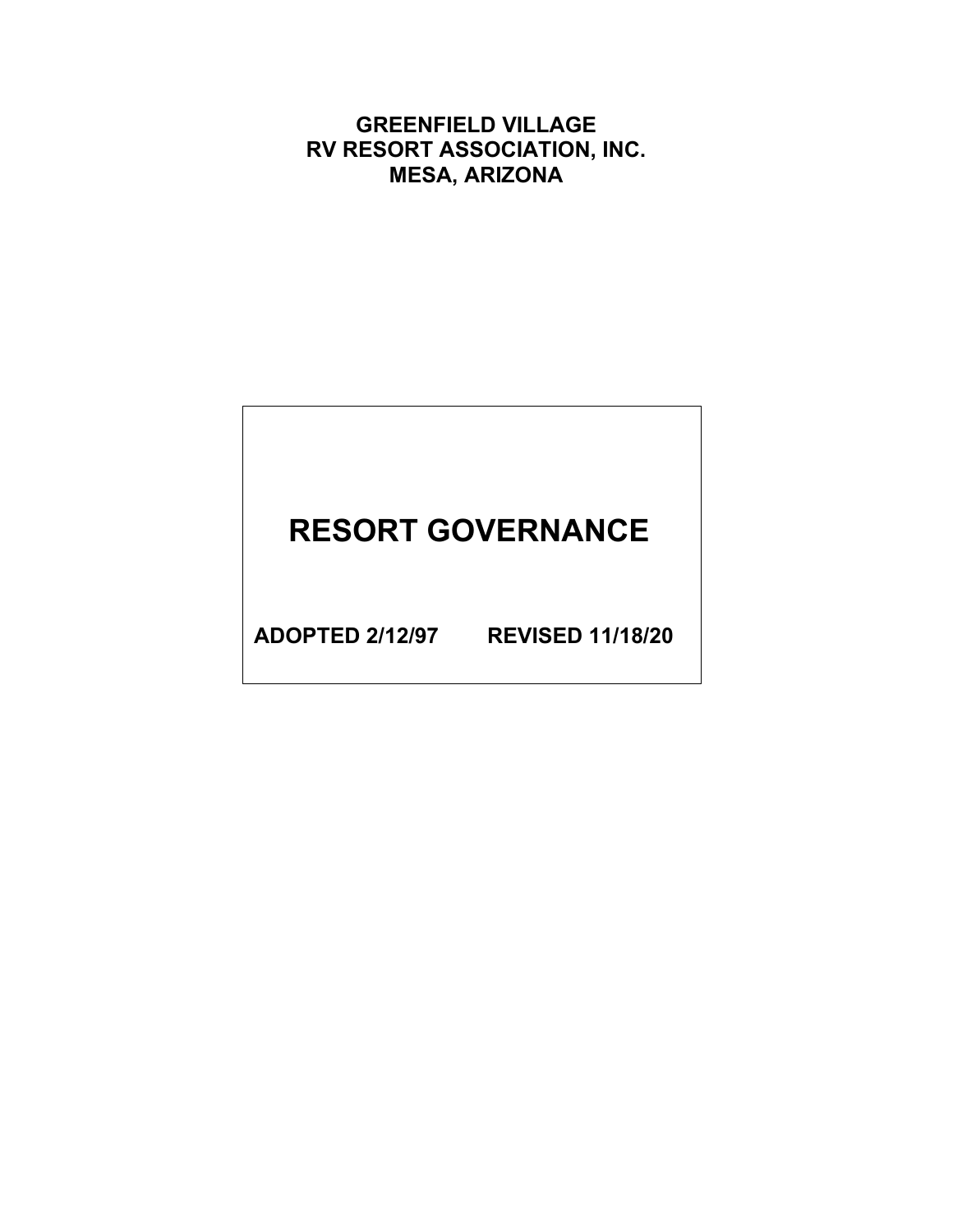# **TABLE OF CONTENTS**

# **OBJECTIVES AND FUNCTIONS**

| <b>Protocol and Conduct of Directors</b>                    |              |
|-------------------------------------------------------------|--------------|
| <b>Limitations and Delegation</b>                           |              |
| <b>Policy Development, Implementation, and Distribution</b> |              |
| <b>Committees</b>                                           | $\mathbf{2}$ |
| <b>Directors' Meetings</b>                                  | 3            |

# **RELATIONSHIPS**

| <b>Board Delegations to the General Manager</b><br><b>General Manager Limitations</b> | 4<br>5 |
|---------------------------------------------------------------------------------------|--------|
|                                                                                       |        |
| <b>Assessment of the General Manager</b>                                              | 6      |

# **APPENDICES**

**Appendix A – Code of Ethical Conduct Appendix B – Greenfield Board and Operational Structure**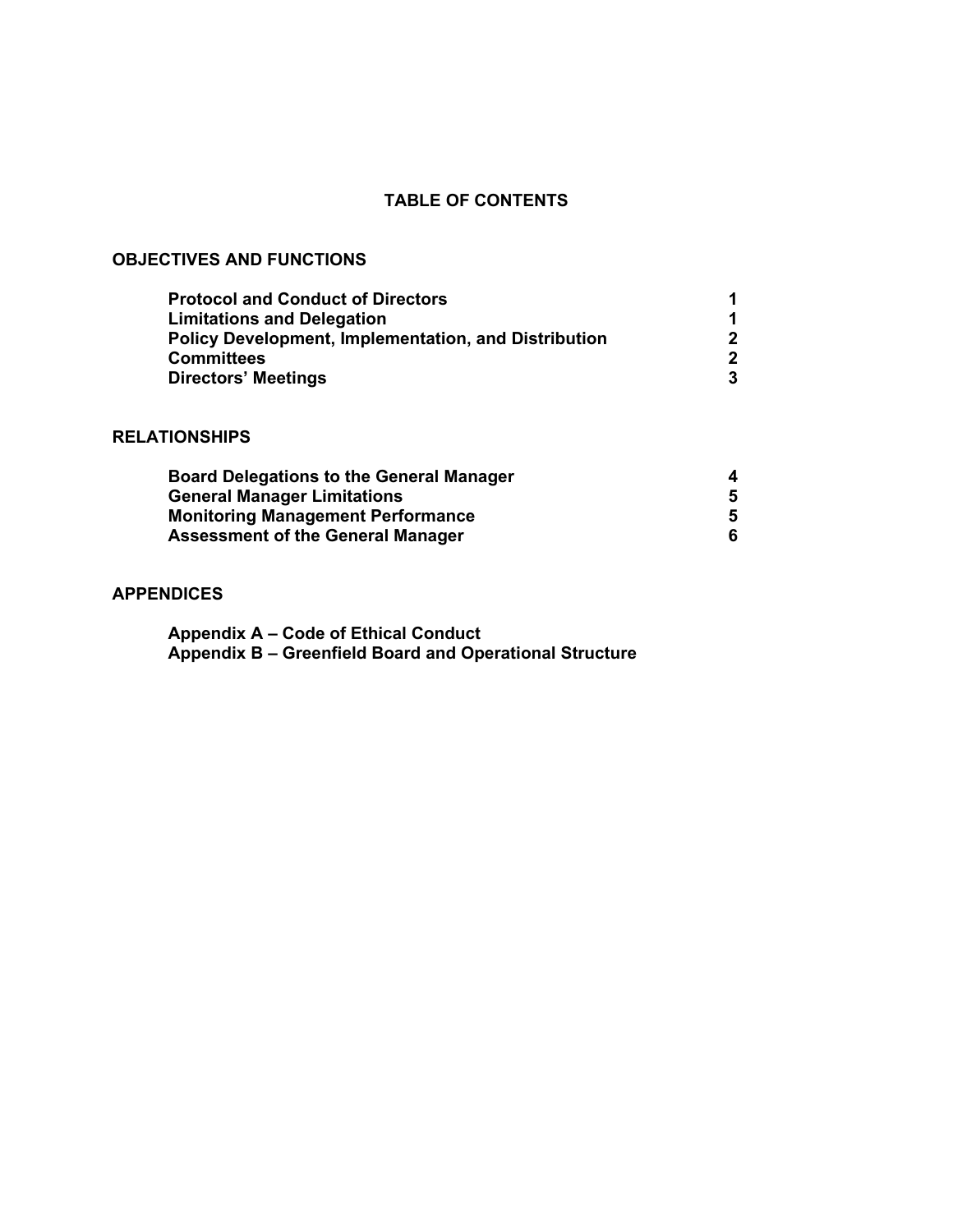#### **GREENFIELD VILLAGE RV RESORT ASSOCIATION RESORT GOVERNANCE**

#### **OBJECTIVES AND FUNCTIONS**

A Board of Directors' most basic duties are to protect, preserve, and maintain the HOA property. Hence, in that role, our Board of Directors develops and implements policy to follow that directive and the Mission of the Greenfield Village RV Resort Association in an ethical and prudent manner**.**

#### **Protocol and Conduct of Directors**

The Board of Directors shall assure all homeowners, by both example and action, that the affairs of the Association are conducted in the highest moral and ethical manner.. To do this through a public and effective process, each person seeking election to the Board of Directors shall provide written assurance indicating full support of the Code of Ethical Conduct prior to becoming a nominee. Thereafter, each newly-elected and current Board member shall annually sign (reaffirm) support of the Code of Ethical Conduct at the first official meeting of the newlyelected Board. If an elected Board member does not sign the Code of Ethical Conduct, that position shall become vacant. (See Code of Ethical Conduct, Appendix A, attached and in Administration Information and Forms Binder)

If an elected Board member violates the Code of Ethical Conduct, the Board of Directors may seek injunctive relief against that director, who will then pay attorney fees incurred by the Board if such enforcement effort is initiated. The Board shall be relieved of posting bond as a condition to this injunctive remedy.

The Board will function as a whole. All members of the Board must be privy to all discussions and deliberations of the Board. Therefore, a director will not have, nor participate with others in having, private meetings with other members of the Board in which business of the Board is discussed. If such meetings occur, there can be an item of censure moved at the Board meeting by an aggrieved Board member or requested by the chairperson.

The Board will speak through its chairperson and its written policies. No member of the Board will have greater powers than another member. A director will, at all times subsequent to a vote, support the decisions of the majority of the Board regardless of the position that director has taken at the time of the vote.

#### **Limitations and Delegation**

The Board's contributions are unique as to its 1) *representative role* with homeowners, 2) *governance role* for the Association, and 3) *guidance role* with management. Specific responsibilities of the Board shall be

- to maintain a link between the Association and management;
- to assure a high standard of staff performance and service through evaluation of the General Manager; and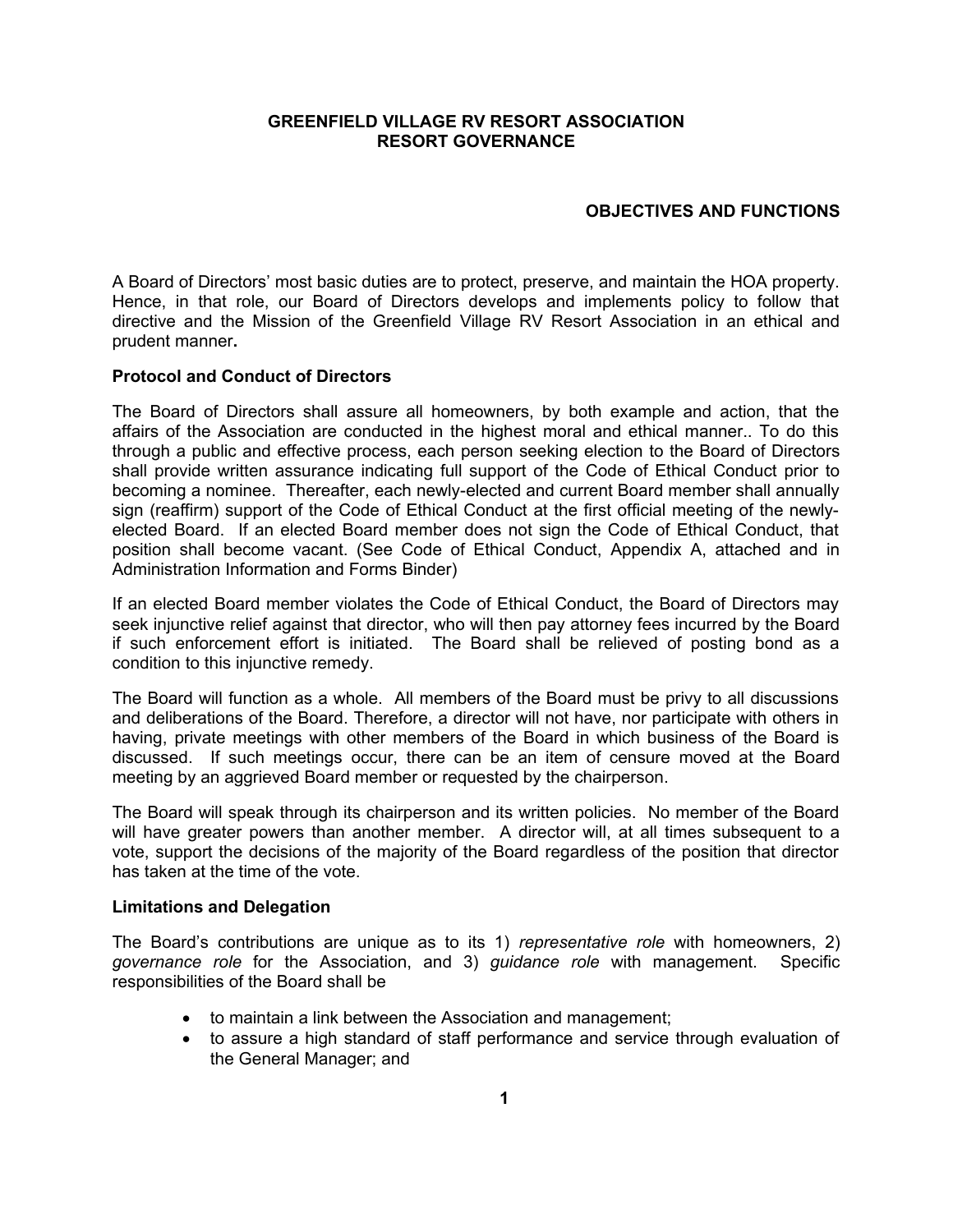- to develop governing policies which address:
- interests of the Association;
- limitations on management authority; and
- monitoring of policies and their implementation by management.

#### **Policy Development, Implementation, and Distribution**

The Association recognizes that the Board's authority is generally confined to establishing policies. Implementation of Board policies and the creation of subsidiary policies to handle the day-to-day administration of the Resort are assigned to, and become responsibilities of, the General Manager with limitations clearly understood. After review of such procedures, the Board will establish criteria for monitoring each policy; the Board will determine if policy objectives are attained but will not monitor the procedures to achieve such attainment.

Delegation of such responsibilities by the Board does not transfer or relieve liability or responsibility from the Board. (See Organization Chart, Appendix B, attached and in Administration Information and Forms Binder)

The Association requires that Board policies be written. Such written records state positions coinciding with general interests of the homeowners and are not self-serving for any special interest.

The Board policies shall specify that Greenfield Village RV Resort shall be maintained as a premier facility for the general benefit of the homeowners. To that end, management shall arrange and assure that:

- the Common Area landscaping and all open spaces will be maintained in a premier condition;
- the recreational facilities will be maintained at a level of cleanliness and safety consistent with a premier facility. Safety will be a primary consideration; and
- the homeowners shall maintain their grounds and structures in a premier condition consistent with the Architectural/Landscaping Design Regulations.

The policies of the Association as determined by the Board of Directors will be recorded in the minutes of the Board meetings. The Board president will convey each policy and interpretation to the General Manager in writing. (See Policy and Procedure Manual)

#### **Committees**

Association committees serve a vital function. They provide an opportunity for Association members to serve their community in specialized areas. Committees serve to aid the Board of Directors in governing the Association and the General Manager in operating the Association.

Committees typically address a major ongoing area of concern or take on the study of larger or complicated issues. They operate less formally than boards in that they generally don't take minutes or abide by parliamentary procedure. And, they are great recruiting venues for director candidates.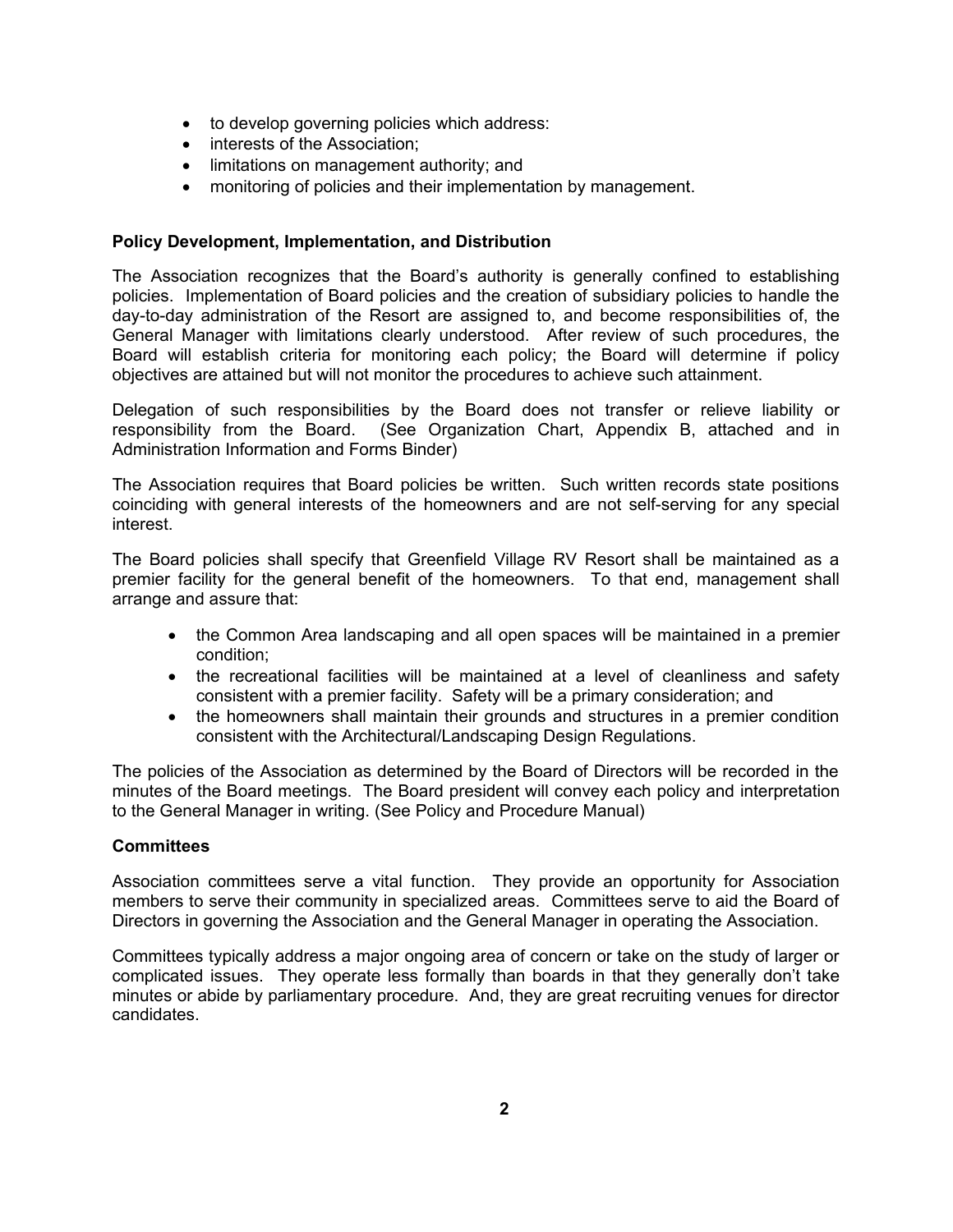- 1. Committees are:
	- Standing , known in Greenfield Village as Advisory and Processing, and
	- Temporary, *ad hoc*. (See Board and Operational Structure, Appendix B, attached and in Administration Information and Forms Binder; see Terms of Reference in Administration Information and Forms Binder)
- **2.** Committees report to the Board of Directors (Advisory and select *ad hoc*) or to the General Manager (Processing and select *ad hoc*).
- 3. Committee member appointments and removals are conducted at Open Board of Director meetings. Committees and committee members serve at the discretion of the Board of Directors (Advisory) or the General Manager (Processing).
- 4. Committee member service is not perpetual; service will conform to the Code of Ethical Conduct. (See Appendix A, attached and in Administration Information and Forms Binder)
- 5. Committees serve as directed by charters adopted by Board of Directors. (See Terms of Reference in the Policy and Procedure Manual) Members will not use the appointment to serve special or personal interests.
- 6. Board directors serve as liaisons between Committees and the Board of Directors.
- 7. Committees make recommendations and are not authorized to instruct management.
- 8. Committees make written reports to the homeowners at the Annual Meeting.
- 9. Committee members are volunteers and do not replace legal, engineering, or construction advice.

#### **Directors' Meetings**

Corporate Bylaw 4.7 states rules of notice for Open Board of Directors meetings, workshops, special meetings, closed (executive) meetings, and emergency meetings. All such meetings, except closed (executive) meetings, are open to members of the Association. Members may not participate in any deliberation or discussion during the Open Board of Directors meeting unless member has previously signed up to speak to a particular agenda item and time limitations permit. The member is permitted to speak once after the Board has discussed that item and before the Board takes formal action on that item.

The Board of Directors may hold workshops as needed to coordinate Association business to be discussed and enacted at the monthly Open Board of Directors meetings. A notice of date, time, location, and possible topics of discussion for workshops may be posted 72 hours prior to the meeting.

Workshops are open to members. The chair may allow a member (or representative) to speak once to a topic under discussion in the workshop, subject to such reasonable time restrictions as the chair may impose.

The Board may adjourn Open Board of Directors meetings to closed (executive) meetings after announcing the general purpose and limited topics of said meeting. Any director of the Board may call for a closed meeting. The Board may vote only on specific matters in said meeting.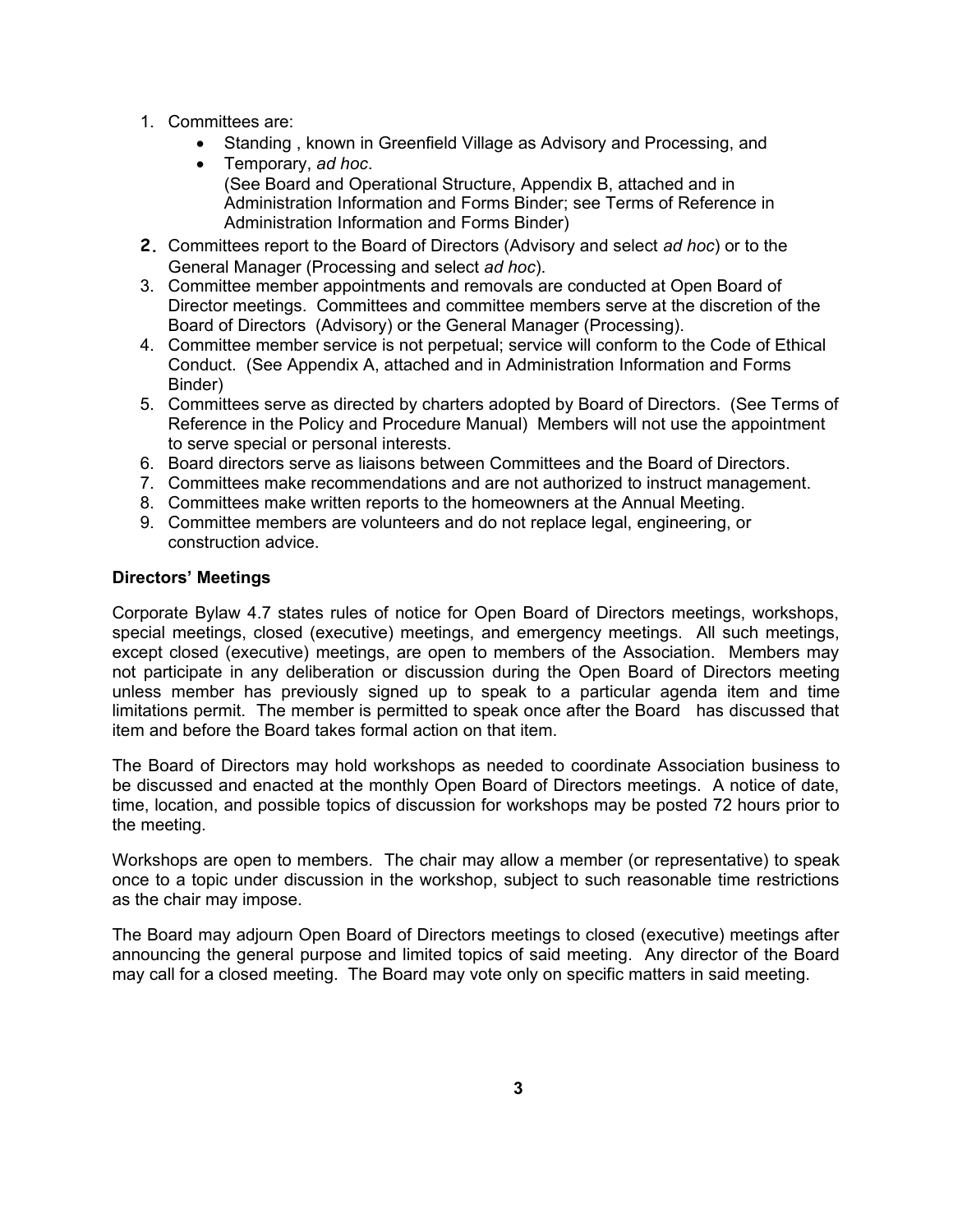- Legal advice from an attorney for the Board or the Association. On final resolution of any matter for which the Board received legal advice or that concerned pending or contemplated litigation, the Board may disclose information about that matter in the following open meeting except for matters that are required to remain confidential by the terms of a settlement agreement or judgment.
- Pending or contemplated litigation.
- Personal, health, and financial information about an individual member of the Association, an individual employee of the Association, or an individual employee of a contractor for the Association.
- Matters relating to the job performance of, compensation of, health records of, or specific complaints against an individual employee of the Association, or an individual employee of a contractor of the Association who works under the direction of the Association.
- Disclosures of a member's appeal of any violation cited or penalty imposed by the Association except on request of the affected member that the meeting be held in an open session.

No personal matters of the members shall be discussed or voted on in open meetings, including, but not limited to, enforcement matters. If the Board deliberates, for example, on whether to commence collections against a member, they shall vote on the subject in closed meeting only. Closed meetings are confidential, and no member of the Board shall divulge the contents of the discussion without the express approval of a majority of the Board in attendance at the meeting.

Written minutes of each closed meeting shall be taken by the Secretary and shall be maintained in a locked file and shared only with those others as may be legally required..

#### **Open Forum**

Although this venue is neither an official meeting nor identified as governance, Greenfield Village Homeowners (or their designated representatives) have opportunities to keep the Board of Directors apprised of their interests and concerns by participating in Open Forum, offered at a time designated by the Board, generally prior to Open Board of Director Meetings. Open Forum continues for no longer than one half hour. No registration to speak is required, although time limitations may be placed on each Owner wishing to speak.

# **RELATIONSHIPS**

#### **Board Delegations to the General Manager**

The Board of Directors recognizes and supports its primary responsibility to establish basic policies within the constraints of governing documents and, thereafter, delegates all authority and accountability to implement Board policies to the General Manager. Further delegation of authority to staff is handled by and through the General Manager. (See Organization Chart, Appendix B, attached and in Administration Information and Forms Binder)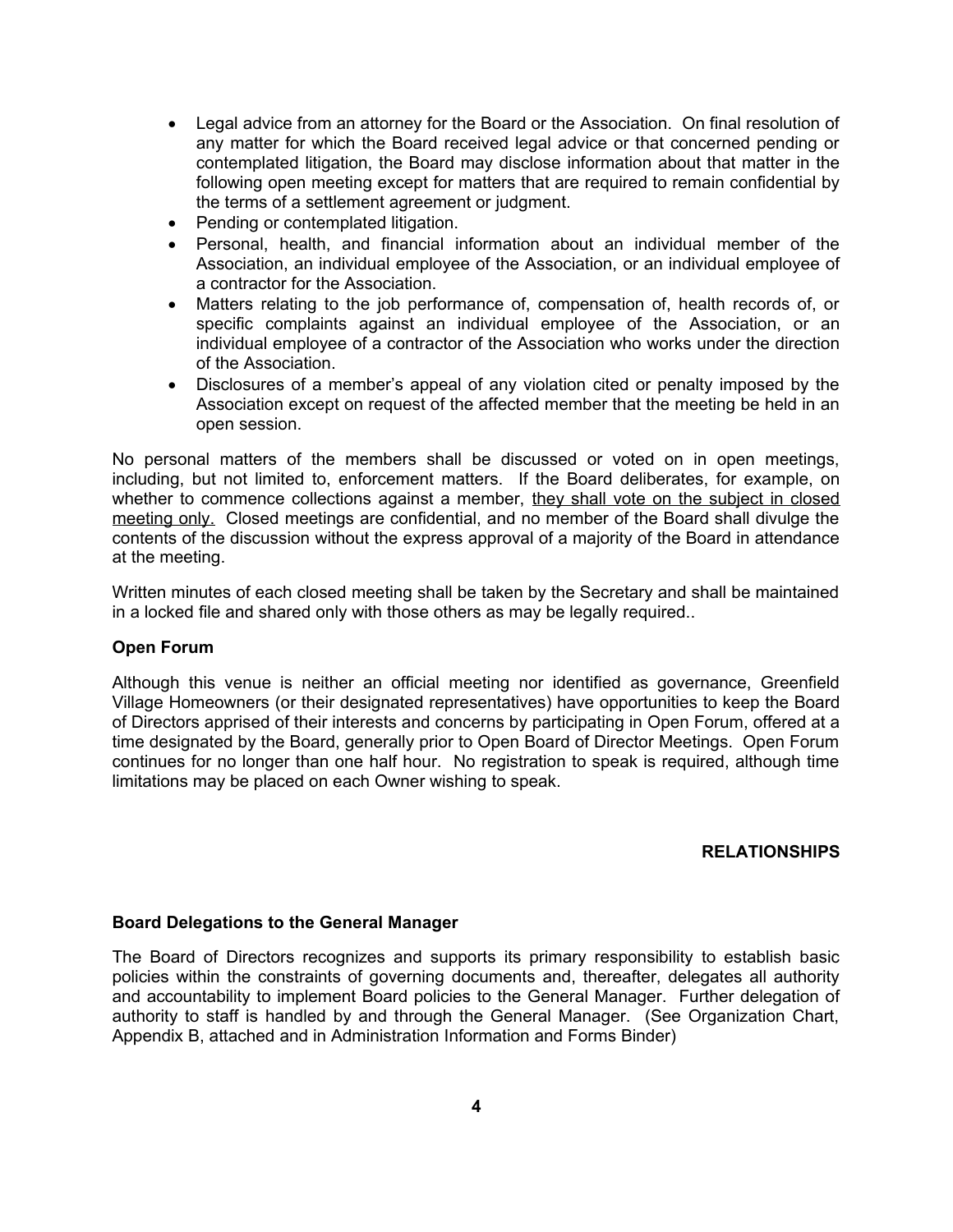The General Manager shall perform responsibilities in sufficient manner to meet high standards of business ethics, following requirements established by regulatory bodies and within explicit Board constraints on executive authority. The General Manager shall inform the Board if it is deemed reasonable or necessary to temporarily violate a Board policy.

#### **General Manager Limitations**

Staff Relationships General Manager will recruit and maintain qualified employees and volunteer persons without engaging in discrimination nor subjecting staff to unsafe or unhealthy conditions.

Compensation and Benefits General Manager will arrange appropriate compensation within the annual budget to employees, consultants, and contract workers.

Financial Planning and Budgeting General Manager will maintain a healthy financial condition of the Association, avoiding projected and current jeopardy of the Association's fiscal integrity.

Asset Protection General Manager will provide strict stewardship of all assets beyond those risks necessary in the usual course of Association business.

Expenditures General Manager will obtain approval by the Board of Directors for expenditures of \$5,000 or more for single item or project funded by the Replacement and Repair Reserve or Operating Funds.

Communication to the Board General Manager will keep Board of Directors informed of all pertinent issues through ongoing communication.

#### **Monitoring Management Performance**

Monitoring by the Board of Directors will be scheduled and routine to pursue the degree to which the Resort's Mission Statement and the Board's policies are being fulfilled. Policies may be monitored through Manager's reports to Directors and homeowners, compliance information by external auditor or inspector reporting to the Board, and/or direct inspection of organization documents, activities, or circumstances, by a Director, which allows for a 'prudent person' test of compliance.

Such reports may be categorized as:

- Budget vs. Financial Condition in Operating Fund and in Replacement and Repair (Reserve) Fund
- Staff Services, e.g., Security, Activities, Administrative, Postal, Maintenance, Housekeeping
- Staff Benefits and Compensation
- Other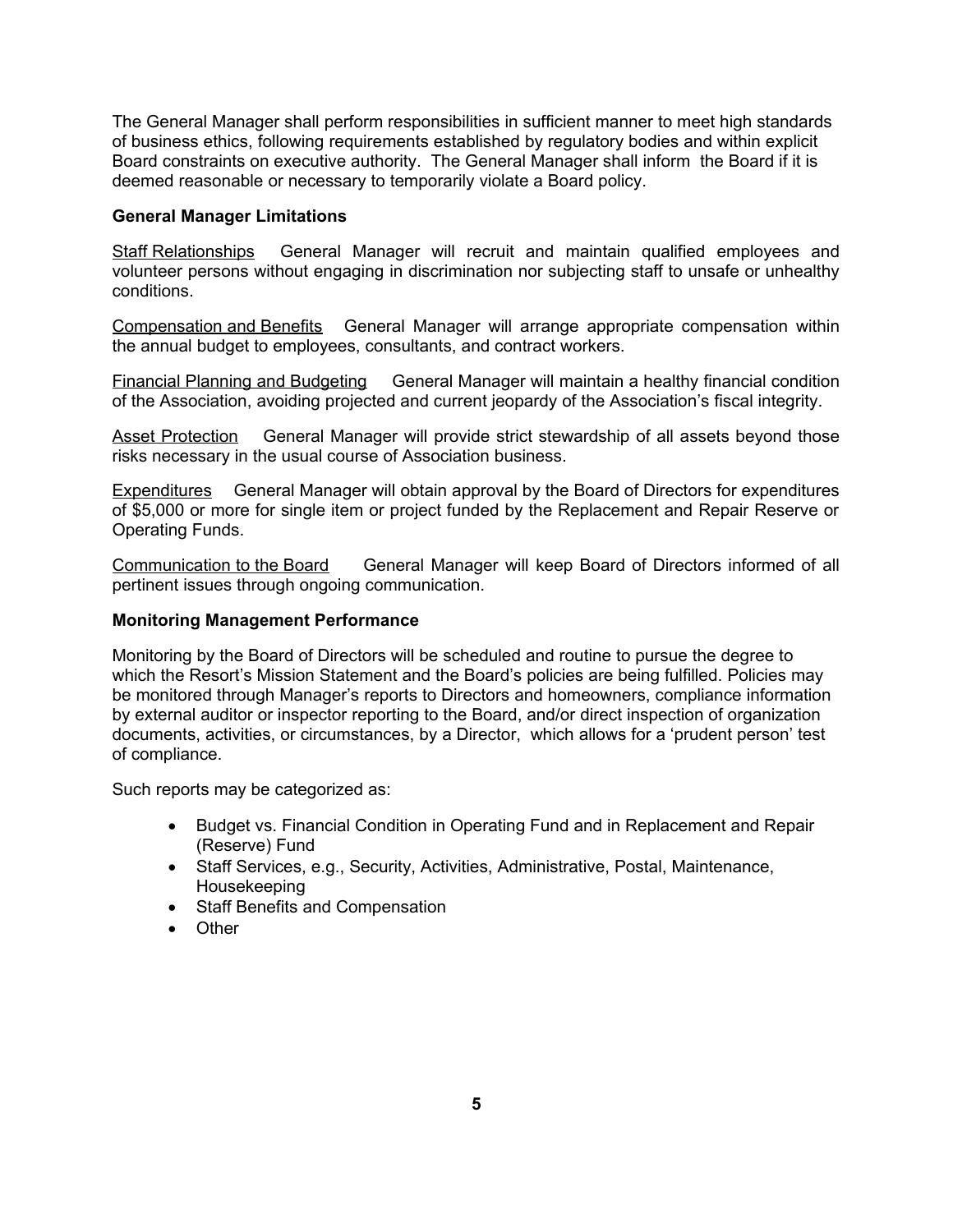#### **Assessment of the General Manager**

The Board of Directors will annually evaluate the performance of the General Manager by reviewing attainment of policies and general objectives as well as review of management attention to the administrative limitations set forth by the Board.

If the working agreement with the General Manager is to be terminated, affirmation by a 2/3 vote of the entire Board or a majority vote of all members of the Association is required. (See CC&Rs 11.1)

Attachments:

Appendix A – Code of Ethical Conduct

Appendix B – Board and Operational Structure

Revised 11/18/20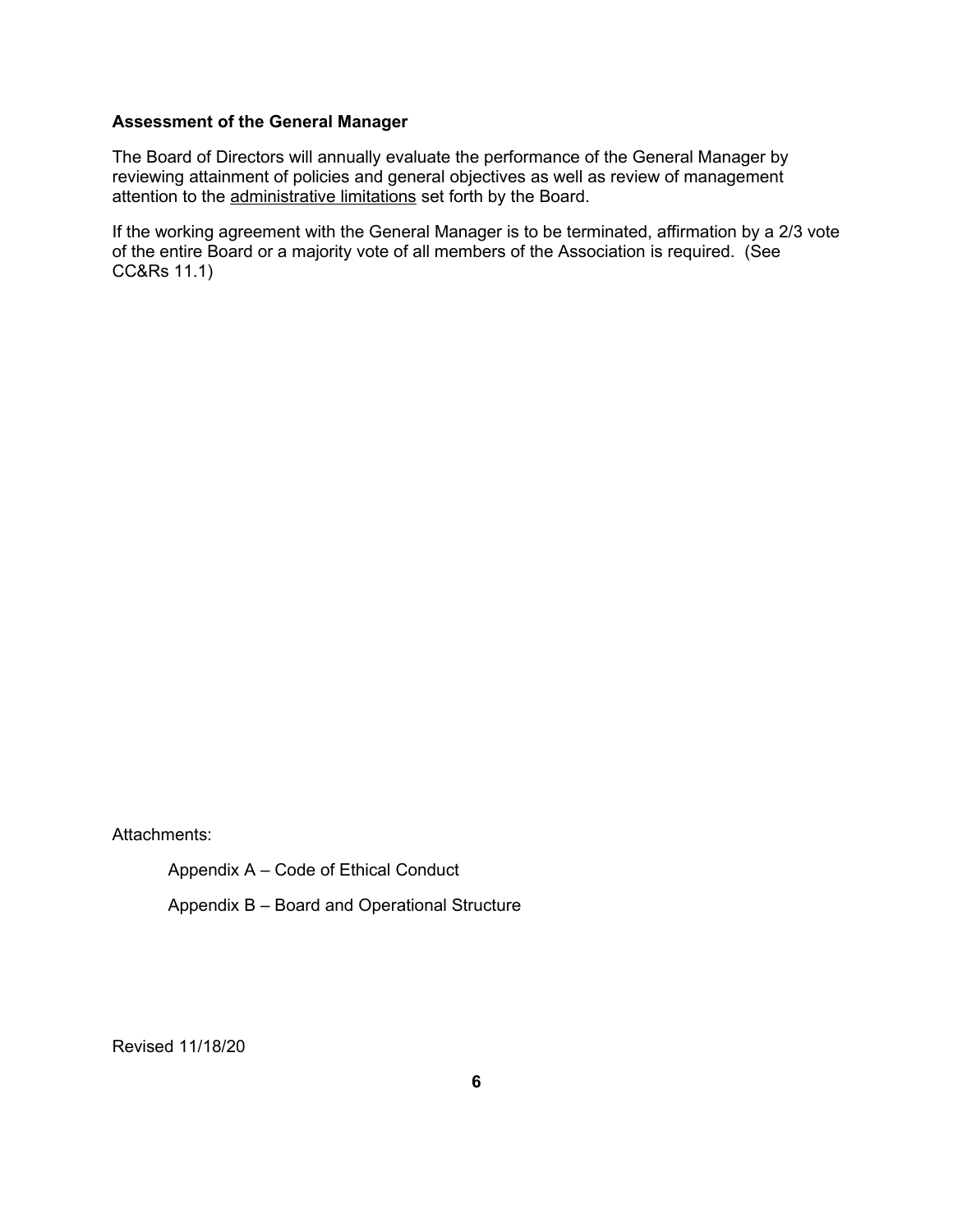#### **BOARD OF DIRECTORS CODE OF ETHICAL CONDUCT**

Greenfield Village RV Resort Association has a Board of Directors dedicated to earn and maintain the respect, trust, and confidence of the Association membership. The elected Board of Directors shall maintain a high standard of ethical conduct in developing policies reflecting the interests of the Homeowners.

To achieve this goal, each director accepts the duty to personally abide by this statement of ethical conduct and to protect this standard of conduct within and between other Board members.

- *A Board member will* support the Greenfield Village CC&Rs, Corporate Bylaws, and all other regulations as a matter of personal example;
- *A Board member shall not* use the position as Board member for personal gain, i.e., *shall not* directly or indirectly solicit or accept any entertainment, gift, gratuity, loan, service, discount or discounted invoice, or any other item of monetary value from a person or company now having or seeking to have a business or contractual relationship with Greenfield Village RV Resort Association;
- *A Board member will* work in harmony with other Board members despite differences of opinion which may exist, and *will* honor and support duly-passed motions and decisions of the majority;
- *A Board member shall not* willingly or intentionally misrepresent nor suppress any facts to homeowners to advance a personal cause, nor influence other Homeowners to pressure other Board members to advance a personal cause;
- *A Board member will* be current with regular or special assessments when submitting nomination papers for the Greenfield Village Board of Directors, and, if elected, *will* agree to keep assessments current during the term of office;
- A Board member or his or her agent, employee, or family member shall not enter into a business or personal service contract with Greenfield Village without full written disclosure to the Board of such interest, involvement, or participation;
- *A Board member will* help others understand, by both word and action, that he or she has no legal authority outside of the regular or officially-called special meetings of the Board;
- A Board member shall not interfere with, nor otherwise deal with, a contractor providing a service in the Resort. All communication with contractors shall go through the Greenfield Village RV Resort-employed supervisory or administrative staff as deemed appropriate by the General Manager;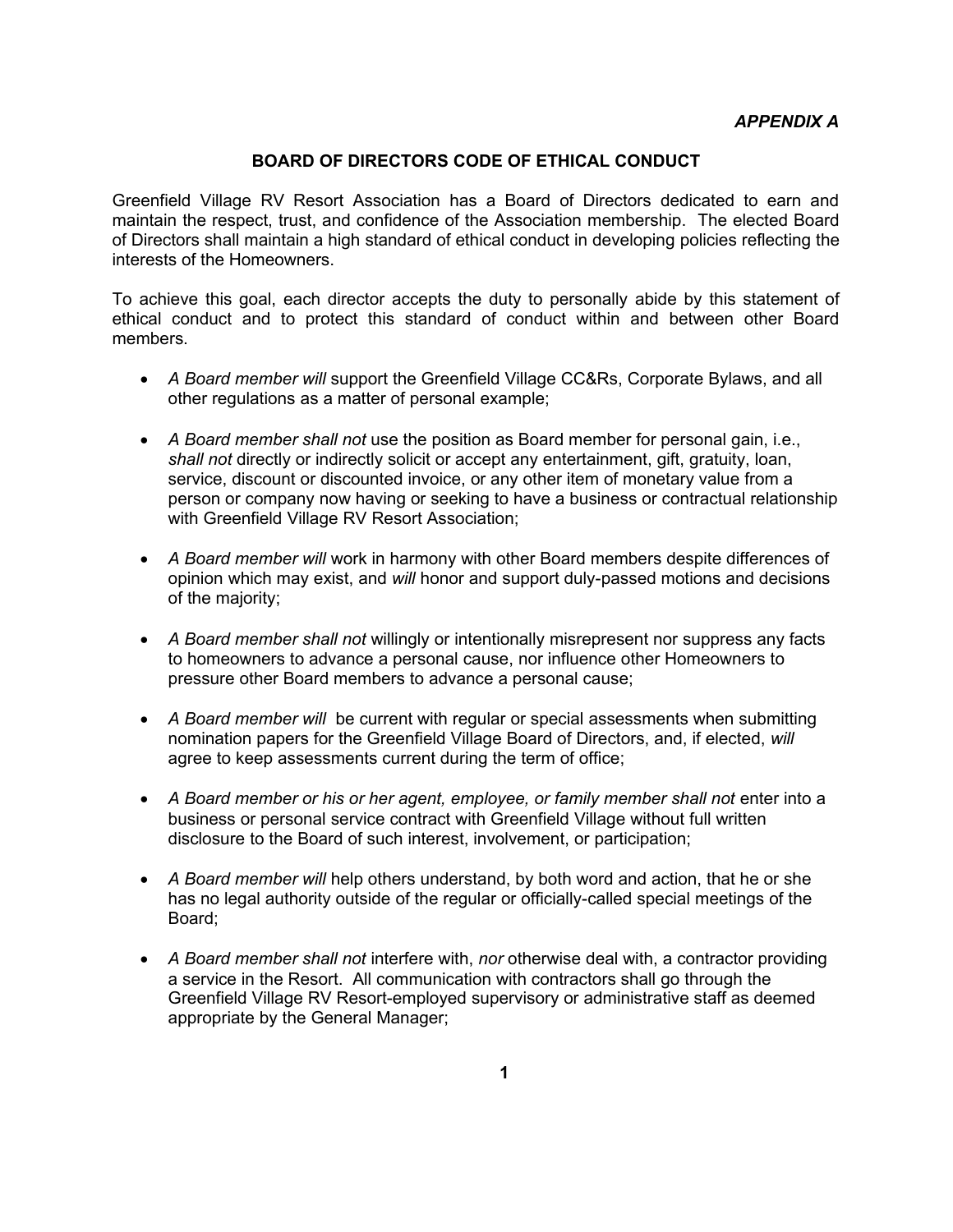- A Board member will at all times in writing, speaking, or the printing of bulletins refrain from matters that defame any other member of the Board, Homeowners, or other residents of Greenfield Village RV Resort;
- *A Board member shall not* implement, nor try to implement, a contract for the Association that has not been duly authorized by the Board at a regular or called special meeting (not a closed meeting);
- *A Board member will* support management by not interfering with, nor directing any duties or assignments of, any regular staff person or regularly-assigned volunteer;
- *A Board member shall not* interfere with, intercede with, nor become involved with, management procedures;
- A Board member will at all times protect and *shall never* personally destroy, cause to be destroyed, or participate with others in the destruction of, any Greenfield Village records;
- *A Board member shall not* participate in any verbal or written personal attack against any other Board member, paid or volunteer staff person, Homeowner, or resident;
- *A Board member will* use language at a Board meeting considered appropriate and not considered offensive by other Board members;
- A Board member will protect and keep confidential any information about the personal lives of Board members, employees, and Homeowners;
- *A Board member will* dignify employed staff and volunteers; there *shall be no* attempt to harass, threaten, or otherwise control or intimidate them; and
- *A Board member will* voluntarily resign if convicted of a felony.

Any Board member who violates this Code of Ethical Conduct agrees that the Board of Directors may seek injunctive relief against that Board member and agrees to pay the attorney fees incurred by the Board if an enforcement effort is initiated. Board members also agree that the Board shall be relieved of posting bond as a condition to this injunctive remedy.

No provision of this Code of Ethical Conduct can be rescinded, altered, and/or amended without 1) the matter being on the published agenda of two regular open Board meetings, 2) a reading of the motion/change at the first of two of the sequential meetings and announcement of the scheduling of the second reading at the next regular meeting, 3) placement on the agenda of the next regularly scheduled Board meeting for a second reading, 4) reading at the second meeting and the motion made requiring a roll call vote, and 5) passage of the motion requiring a positive vote by 2/3 of the members of the Greenfield Village RV Resort Association Board of Directors.